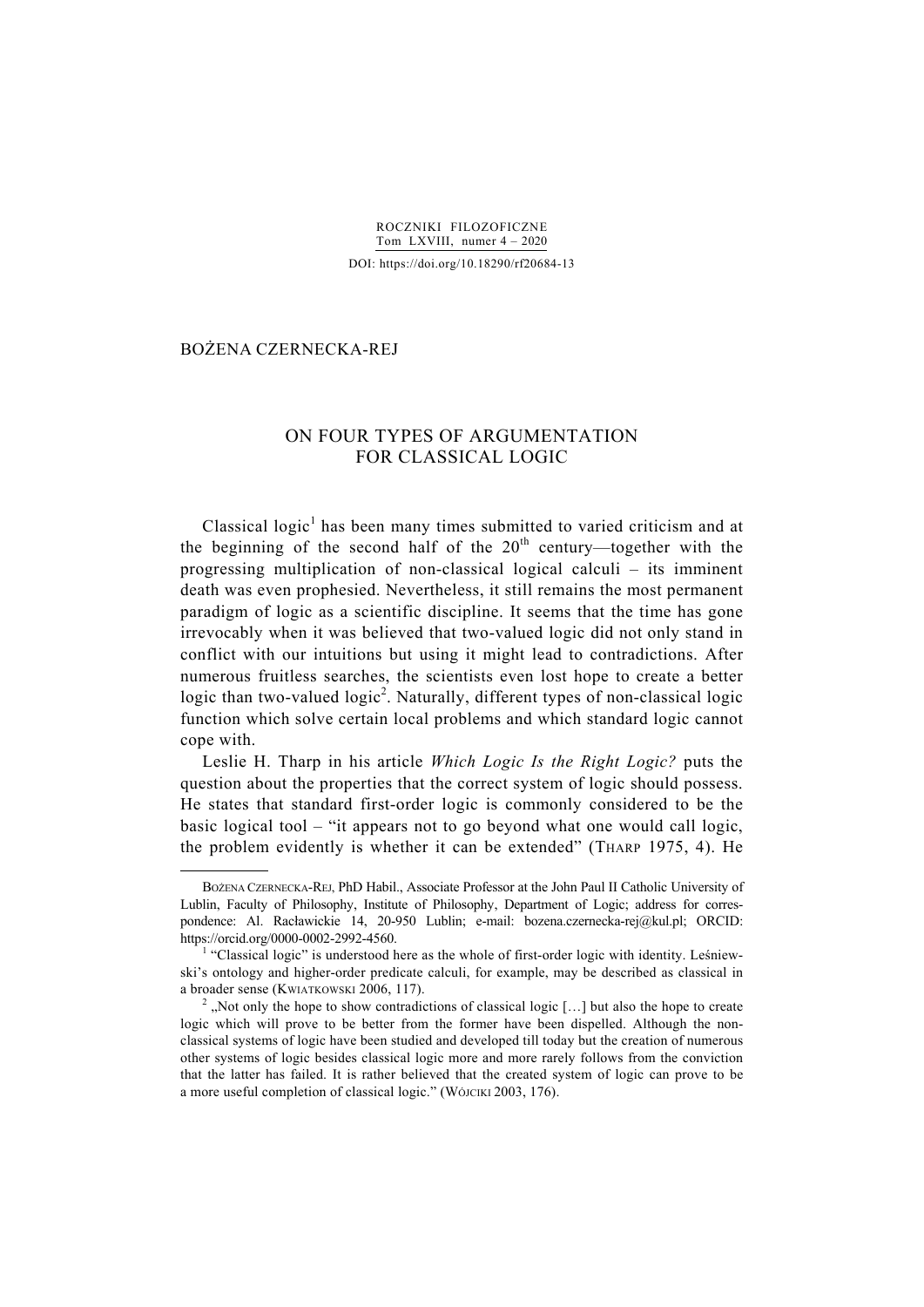adds that the "The reasons for taking elementary logic as standard evidently have to do also with certain imprecise—but I think vital—criteria, such as the fact that it easily codifies many inferences of ordinary language and of informal mathematics" (THARP 1975, 17). There is no doubt that in research practice it is almost common and automatic that the choice of classical logic is made—it constitutes a sort of point of reference for further research.

It can be asked what reasons for the domination of first-order logic are and what desirable features it possesses. What paradigm of "logicalness" of logic does it designate? What is unchangeable to make logic remain itself and not lose its important task it owes to science?

The most coherent and complete argumentations aimed to justify the unquestionable position of classical logic include the following:

[1] Willard van O. Quine's pragmatic-methodological argumentation;

[2] Jan Woleński's philosophical-metalogical argumentation;

[3] Stanisław Kiczuk's ontological-semantic argumentation;

[4] "argumentation from metalogic".

The aim of the present article is to analyze the aforementioned argumentation lines for standard logic and to formulate a few critical and comparative remarks.

#### 1. WILLARD VAN O. QUINE'S FIRST-ORDER THESIS

Quine's classic view is known as "first-order thesis". It says that the only 'true logic' is extensional first-order logic. Argumentation for this thesis is based on two assumptions, namely:

a) the holistic theory on the meanings of logical constants;

b) the maxim of minimum mutilation of science.

According to the first assumption, the meaning of each logical constant is determined by the principles defining all logical theses where this conjunction occurs. Each system of logic can then be treated as a system of postulates defining the meaning of logical constants. Violation of some element, e.g. rejecting any of the axioms, causes violation of the whole system of the meaning of conjunctions.

According to Quine, logic is a type of language constructed in a conventional way and that is why changing logic is changing the language, and thus changing the subject (QUINE 1986, 80). Because theorems are the consequences of the adopted meaning postulates, it is not possible to refute the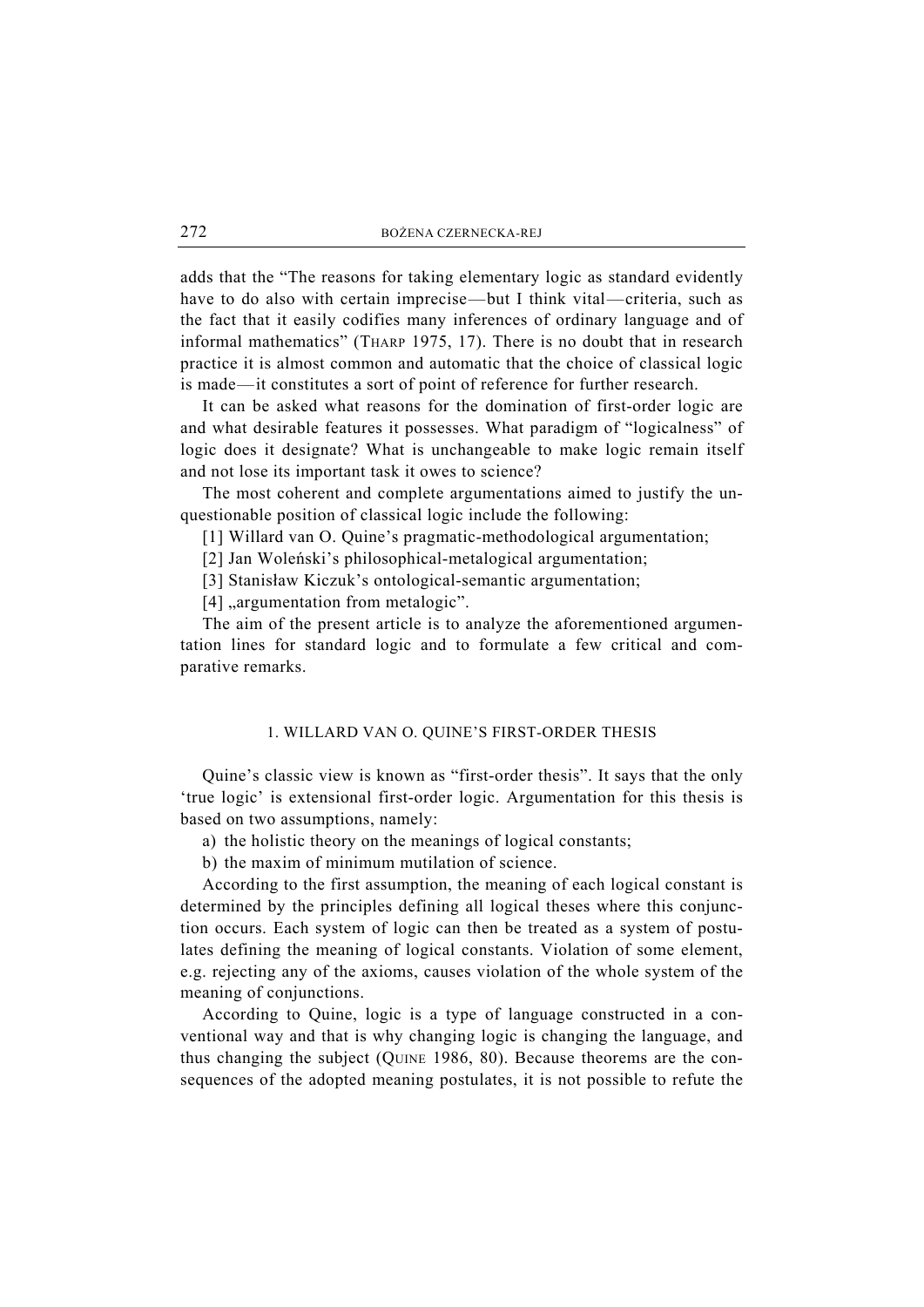theses of logic. Rejecting a given thesis from the system changes the meaning of logical constants in it and, therefore, it also changes the meaning of this thesis. The holistic concept of the meaning of logical constants goes together with the *thesis on difference of meanings.* The consequence of this theory developed by Quine is a specific logical fundamentalism: all theses of the logical system in the language of a given field of knowledge is a certain kind of indisputable foundation of this knowledge (BILAT 2004, 59).<sup>3</sup>

*The maxim of minimum mutilation* is connected with the defense of the privileged role that Quine attributes to the classical logic. Quine does not attribute such importance to the argument based on the obviousness of this calculus as he does to the reasoning referring to the *maxim of minimum mutilation.* He is aware of the fact that a representative of deviant logic<sup>4</sup> might treat *their* logic as obvious. The pragmatic principle of *minimum mutilation* provides the foundations to decide which system of logic is correct and constitutes the ultimate reasons after logical monism. The point is that all sciences, mathematics including, are based on classical logic and hence all attempts to introduce some other logic oppose this rule (QUINE 1986, 85).<sup>5</sup> *The maxim of minimum mutilation* appears as Quine's methodological postulate (speaking his language: "reasonable strategy") aimed to preserve the achievements of science basing on standard logic. In accordance with this maxim, theoretical difficulties that occur in a given field of science should be removed with the possibly minimal cognitive costs through a modification of theories that are at the farthest (considering generality) distance from logic.

Quine is the author and defender of the thesis on canonical logic, which — linked with his monism—can be understood in the following way: there is exactly one system of the richest (as for the power of expression) and universal (considering the scope of applications) logic—this is the firstorder logic (SAGÜILLO, 150–51). Quine explains universality by pointing to invariance of logical truths under lexical substitutions. His words are characteristic: "The lexicon is what caters distinctively to special tastes and

 $\frac{1}{3}$  $3$  According to Andrzej Biłat, the combination of holism with the philosophical version of monism gives a fairly strong monistic version of logical fundamentalism: there is exactly one, undermineable system of canonical logic. 4

Deviation calculi are those which – while being formulated in the language of the classic sentential calculi – have a different set of laws or correct inferences.

<sup>&</sup>lt;sup>5</sup> It seems that Bolesław Sobociński had similar intuitions when he wrote that "adopting some system of many-valued logic as the basis of our reasonings […] would put science in a complete chaos." (SOBOCIŃSKI 1956, 31).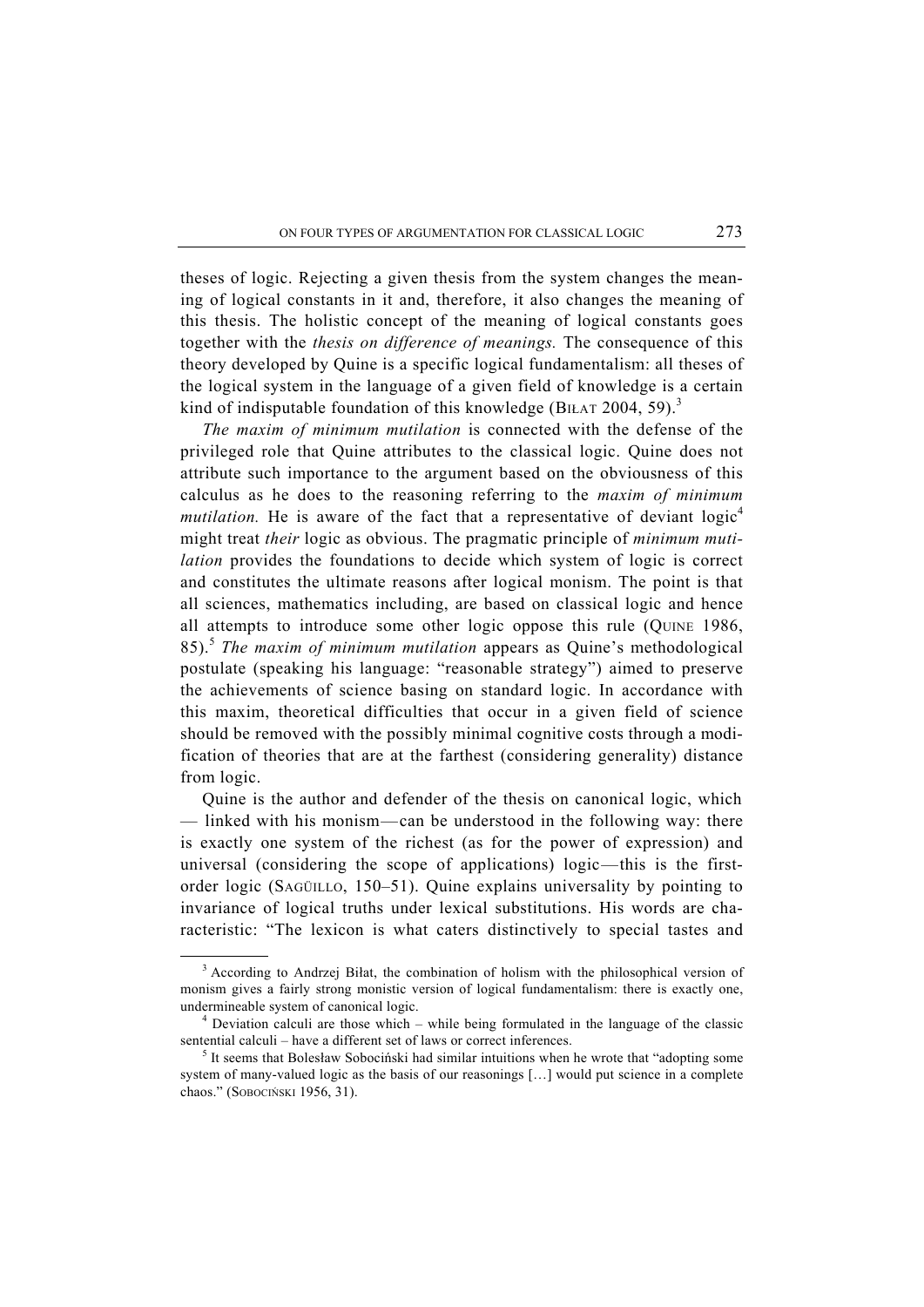interests. Grammar and logic are the central facility, serving all comers." (QUINE 1986, 102).

What the American logician emphasizes apart from universality are the pragmatic advantages of this logic: it can be a model of clarity, elegance and efficiency (QUINE 1992, 142–45); moreover, it is free from paradoxes in addition to being "familiar, comfortable, simple and beautiful" (QUINE 1986, 87). $<sup>6</sup>$  Due to its naturalness, classic logic seems neutral<sup>7</sup>. With the holistic</sup> concept of the meaning of logical constants, this pragmatic aspect is also of big importance. If the whole system of logic defines the sense of these constants, then to explicate them it would be irrational to choose a system that would be more complicated or less efficient in use. In this sense the very thought about deviation from standard logic, which has always been considered the most permanent element of our beliefs, seems to Quine irrational, if not absurd. He believes that for scientific purposes, classical first-order logic in fully sufficient—its extensional<sup>8</sup> language provides a canonical notation for all knowledge.

It deserves to be mentioned that Józef M. Bocheński, in the famous formula "beyond logic there is only nonsense", meant classical first-order logic enriched with the predicate of identity. He claimed that the choice of the formal language was very important as it determines what theses and with what accuracy are expressible in a given language. He was convinced that the formal language of classical logic enabled a precise recording of the theorems on "desirable accuracy." Its means are sufficient for symbolization (fundamental for a logical analysis), which is a formal record of the analyzed philosophical theses. In his analyses, Bocheński referred neither to nonclassical logics nor, for example, to Leśniewski's systems (MORDARSKI 2014, 309–30).

Acceptance of the thesis on first-order logic gives rise to a question about other systems usually also called "logics". This question splits into two, namely 1) on the horizontal level – is classical logic the only logic, or the systems of so-called non-classical logics are logic too?; 2) on the vertical level—is first-order logic (with identity or without it) the only logic or higher-order logics are logic too?

 $\frac{1}{6}$  $6$  Also see  $\dot{Z}$ EGLEŃ 2001, 217-18.

 $\frac{7}{1}$  The naturalness of classical logic is referred to Theodore Sider (2011, 257).

<sup>&</sup>lt;sup>8</sup> Quine especially emphasizes extensionality of logic, regarding it as a necessary, though insufficient condition of its full understandability (QUINE 1995, 90-91).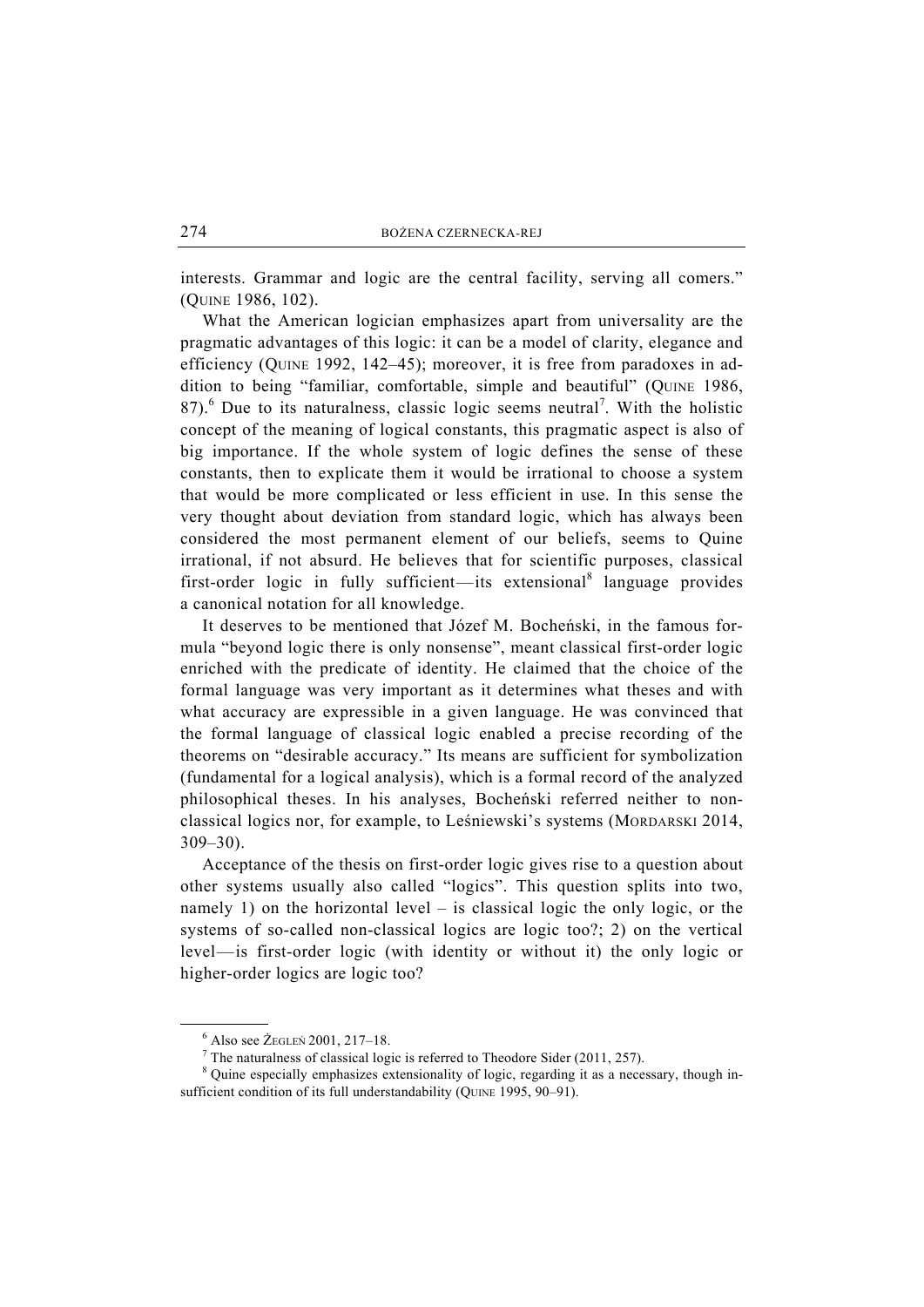Quine's defense of the thesis on first-order logic is accompanied by criticism of non-classical systems. In those systems reinterpretation of the meaning of logical constants takes place. Criticism of modal logic, which—in his opinion—grew from a certain misunderstanding is commonly known. In his opinion, it is superfluous from the point of view of eligible aims of formalization.<sup>9</sup> Those objections conceal Quine's deeply rooted skepticism towards the concept of analyticity. In addition, he treats multi-valued calculi as theories that are only analogous to logic. Actually, they are uninterpreted abstract algebras (QUINE 1986, 84). At the same time, he speaks of the wish to reduce the scope of accessible questions to the possibilities of obtaining answers to them as a motive of the construction of intuitionistic logic.

Referring to the question about second- (and higher) order logics, Quine remarks that they carry much stronger ontological obligations, thus violating the rule according to which logic, as the most general science on reasoning, should possibly be ontologically neutral. Second-order logic is ontologically "commited"—in fact, it is "a set theory in sheep's clothing." In other words, Quine rejects the view that the calculus which enables quantification over variables which are not individual variables deserves the name of logic (QUINE 1986, 66–68). On the other hand, he speaks for the thesis that giving a precise criterion of being is possible only for the theories formulated in the language of extensional first-order logic (WÓJTOWICZ 2003,  $370-71$ ).<sup>10</sup>

## 2. JAN WOLEŃSKI'S COMPLETENESS AND UNIVERSALITY OF FIRST-ORDER LOGIC

Woleński is as eager a defender of the thesis of first-order logic as Quine. Like the American scientist, the Polish philosopher refers to the universality of logic, which is reflected in universal application, universal truth and topic neutrality<sup>11</sup>. Each science as well as the commonsensical knowledge assume and apply logical rules, consciously or not. Universal applicability of logic means that logical rules are so general that logical inferences behave completely indifferently towards different questions. Therefore, the second side

 $\frac{1}{9}$ <sup>9</sup> According to Quine, the methodological status of modal logic as "hard" logic is rather doubtful. Contrary to classical logic, its limits are not clearly determined (QUINE 1976, 158–76).<br><sup>10</sup> Ontological commitments of elementary theories (in the sense of Quine's criterion) are

minimal since they oblige only to the existence of individuals, and not sets or relations.<br><sup>11</sup> Earlier, this feature of logic was emphasized by Alfred Tarski.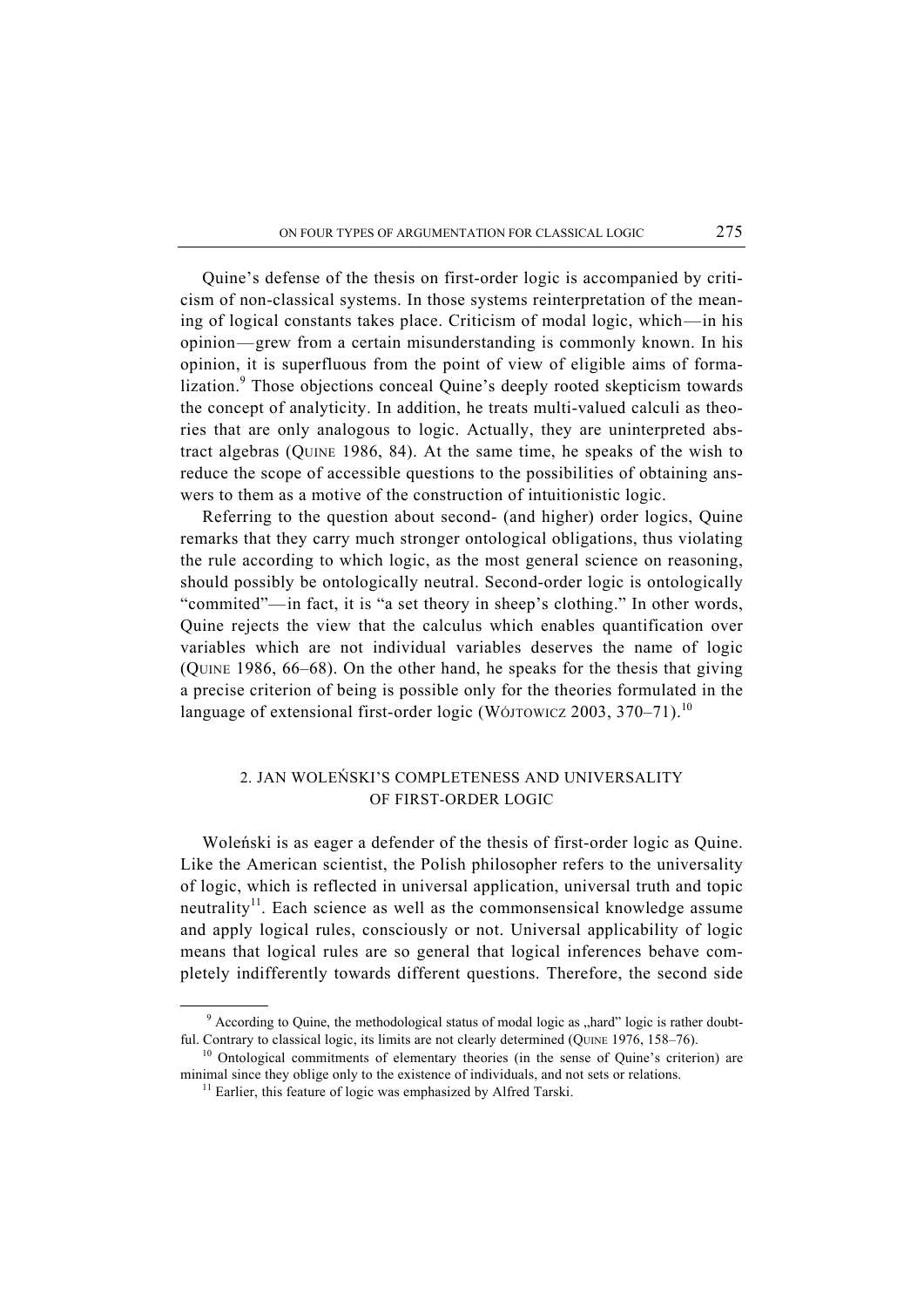of universal applicability of logic is its topic neutrality—logic does not privilege any concrete subject. Logical theorems are true in all circumstances, situations, states of the world, etc.

Woleński's considerations place the universality of logic on the metalogical level. To justify the thesis of first-order logic, he engages certain results of contemporary metalogic.<sup>12</sup>

The most important metalogical property of logic is, according to Woleński, semantic completeness. According to the contemporary semantic paradigm of logic, each logical calculus is a deductive system of tautology (logical truths). In a complete system, all tautologies expressed in its language are its theses. The theorem on completeness integrates the syntactic and semantic aspects of logic. The former is expressed in the definition of logic as a set of consequences of an empty set:

(1) L = Cn $\emptyset$  (or, equivalently  $\varphi \in L \equiv \varphi \in Cn\mathcal{O}^{13}$ ,

while the other is reflected by the semantic characteristic of logic:

(2)  $\varphi \in L$  if and only if for every model M,  $\varphi$  is true in M.

It can also be said that the theorem on completeness is a bridge between syntactics and semantics, but also between the properties associated with those domains: universality and topic neutrality. Due to (1), logic is a part of any theory, i.e. it is contained in every set closed with operation Cn; therefore, it is universal due to inferential applications. On the other hand, due to (2), logic is independent of any detailed model. Thm on completeness establishes the relation between (1) and (2):

(Thm on completeness)  $\varphi \in \text{Cn}\varnothing$  if and only if for every model M,  $\varphi$  is true in M.

This theorem establishes the equivalence of both approaches: logical theorems are a consequence of an empty set of sentences (i.e. they are a part of each theory) if and only if they are universally valid (true in every model)

 $12$  The property of universality of logic and the questions associated with it have been discussed since ancient times, also in connection with traditional logic; however, it was not until the beginning of the 20<sup>th</sup> that scientists achieved "hard" results in the form of proper metalogical theorems (WOLEŃSKI 2014, 45–54).<br><sup>13</sup> It looks clearly artificial or even strange at first glance, and empty set looks here like a con-

venient metaphor. In particular, one might argue that we can prove something from the empty set of assumptions just because an amount of logical machinery appears in axioms for *Cn*. The question arises as to how to justify that stipulations about the consequence operation are proper for logic.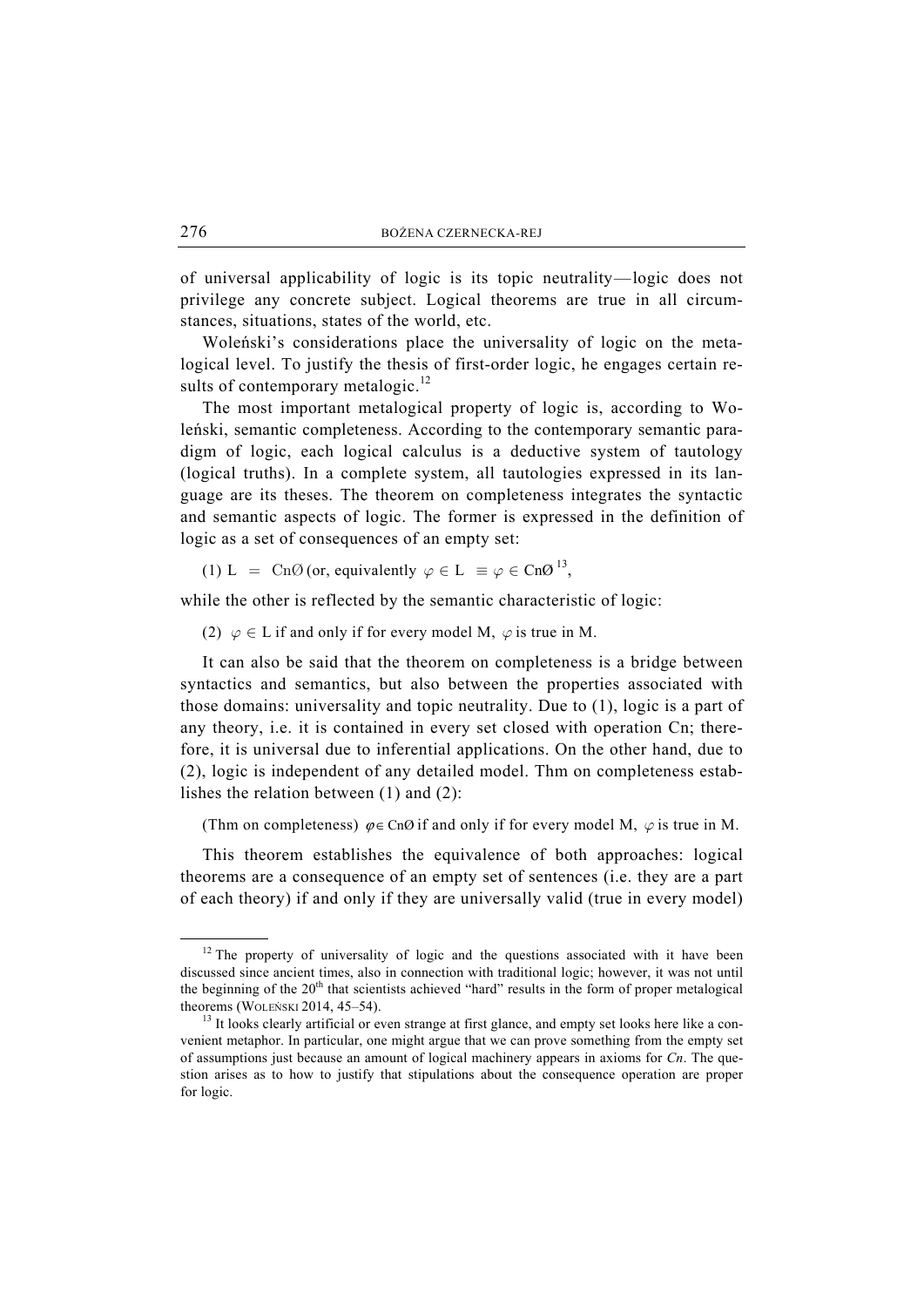and topic neutral. No detailed assumptions are necessary to obtain the laws of logic. It is also emphasized that Thm on completeness provides an argument to rebut the objections of circularity. Thanks to it, we know how to characterize "logically" without taking anything for granted as logical.<sup>14</sup> Another metalogical theorem, which is also a contribution in the formal description of the universality of logic, declares that logic as such does not distinguish any non-logical concepts (singular constant or predicate). It follows from it that logic does not favour any particular model or individual.

For many scientists, the argument for the thesis on first-order logic is the fact that first-order logic has the property of completeness on the ground of ordinary semantics—this theorem was proved by Gödel in 1930. The completeness theorem, on the other hand, is not valid for second-order calculus<sup>15</sup> or for modal logics.<sup>16</sup> The property of completeness of logic is important because in a complete system it is possible to prove all truths of this logic. In other words, the concepts of semantic consequence and syntactic consequence are equivalent in it. Therefore, complete logic best suits the main conceptual intuitions concerning logic and, in particular, shows the intuition that logic is universal (WOLEŃSKI 2004, 369–70). If a system is not complete, it is not a universal theory.

Universality of classical logic is connected with its simplicity. Woleński writes: "it is the most general, maybe because its world is the simplest." (WOLEŃSKI 2017b, 156). He gives a number of reasons from outside logic which speak for two-valuedness: binarity of biological rhythms, binarity of the genetic code, zero-one nature of information, dual behaviour of quantifiers, opposition of life and death, opposition: external-internal, etc. (WO-LEŃSKI 2017b, 157–58).

Other metalogical theorems are also sometimes used to argue for elementary logic. It is pointed out that it has an effective (recursive) proving procedure (as opposed to second-order logic), it has the Löwenheim-Skolem property (if a set of sentences has an *infinite model,* then it has a countable *model), and it fulfils Lindström's theorem (each compact logic*<sup>17</sup> which has the Löwenheim-Skolem property is equally strong as first-order logic). How-

<sup>&</sup>lt;sup>14</sup> Because the whole logical inference machinery is concealed in  $C_n$ , the axioms characterizing *Cn* requires justification (WOLEŃSKI 2017a, 25).<br><sup>15</sup> A "full" view of higher-order logic coming from L. Henkin, is connected with the necessity

of modifying standard semantics.<br><sup>16</sup> These logics require additional extralogical limitations of models (WOLEŃSKI 2002, 217).<br><sup>17</sup> In compact logic its set of formulas is non-contradictory when each of its finite sub-set

non-contradictory.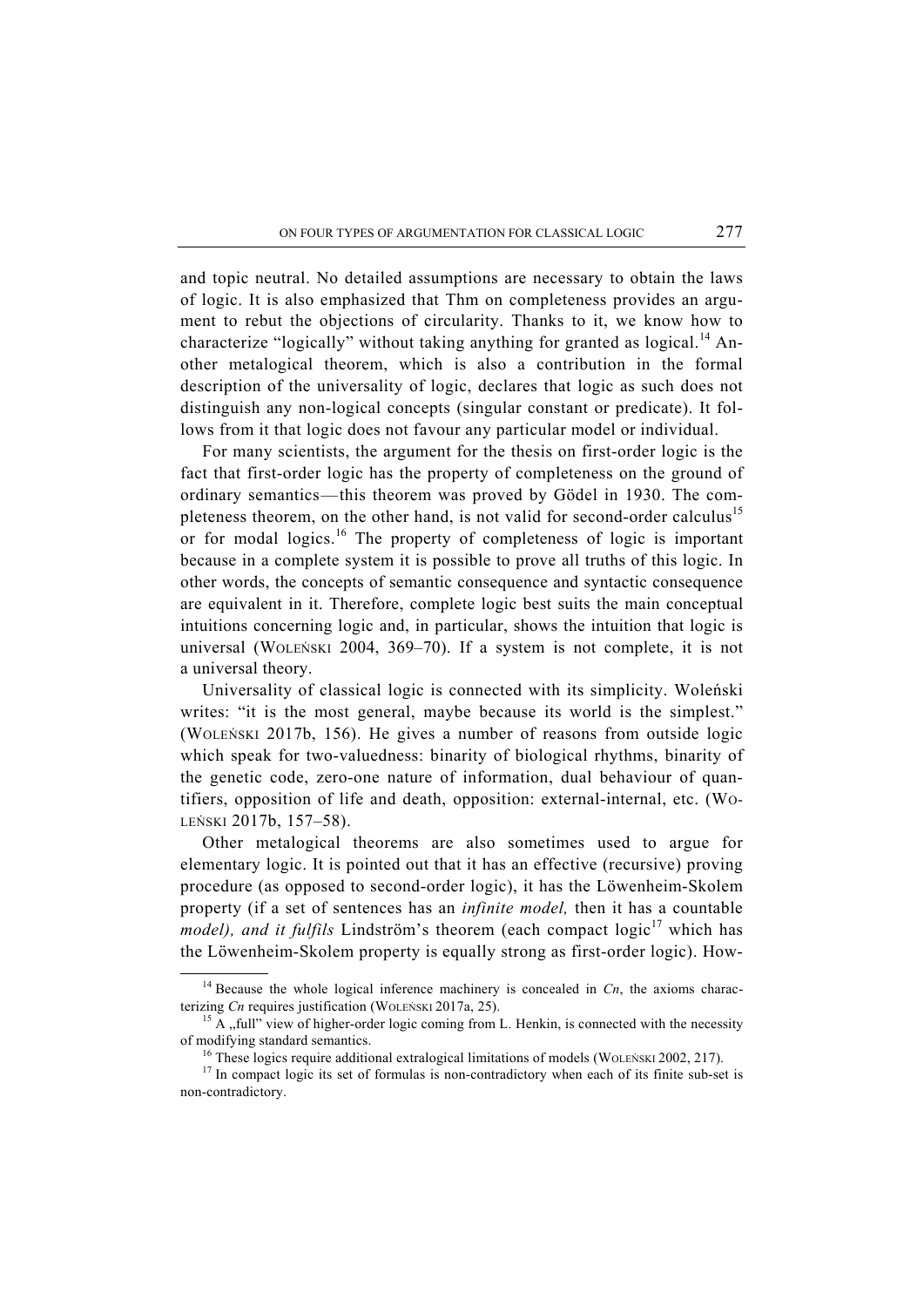ever, an opponent of the thesis on first-order logic can also point to certain metalogical features which this logic does not possess. The examples are categoricity and decidability. It turns out that some pairs of features, e.g. completeness and categoricity are mutually exclusive, i.e. the completeness of a system is followed by its non-categoricity.<sup>18</sup> A negative consequence of completeness is Skolem's paradox (a thesis on the existence of strongly unintended models for the first-order theory).

It seems, therefore, that the philosophical and logical problem, namely if a given property of the system is a necessary condition of its logicality, should be distinguished from metalogical properties themselves. Some (including, for example, Woleński) consider the property of completeness such an important advantage (guaranteeing inclusion within the scope of systematization of all tautologies and—in case of a stronger version of the theorem on completeness—all rules of deduction) that they seem to attribute to it the role determining the logicality of the system. There are, however, some (e.g. Andrzej Biłat) who claim that categoricity is more important than completeness and that is why they assume that second-order logic is the basic system of logic.<sup>19</sup> That is the reason why it seems that philosophical 'weighing' of the importance of metalogical features must take place due to a definite aim.<sup>20</sup>

A conviction is quite common among philosophers of mathematics that first-order logic pays a high price for possessing metalogical properties (especially, including completeness), for its universality and a certain kind of 'elegance'. The price is a certain weakness of this system, namely a too little expressive power to define the basic mathematical notions in it, e.g. from the set theory (the concept of the finite set), analysis, topology, probability theory, etc. It is for this reason why higher-order logics are proposed.

The pragmatic argument referring to weak applicability of first-order logic in mathematics is put forward by Jon Barwise. He claims that elementary logic is insufficient "from the perspective of the mathematician from the street" and, therefore, limiting oneself to it decreases the chances of understanding many notions appearing in science and in our description of reality. Besides, this limitation does not find any justification in scientific practice. Hence the postulate not so much to reject first-order logic but

 $18$  On the ground of standard semantics, first-order logic is noncategorical (it does not provide a unique definition—with the accuracy to isomorphism—of concepts, e.g. the concept of the natural number) as opposed to second-(and higher-)order logic.<br><sup>19</sup> For ontology, the property of categoricity is the more important of the two (BIŁAT 2004,

 $34-35$ ).<br><sup>20</sup> This problem is dealt with by Leslie H. Tharp (1975, 1–21).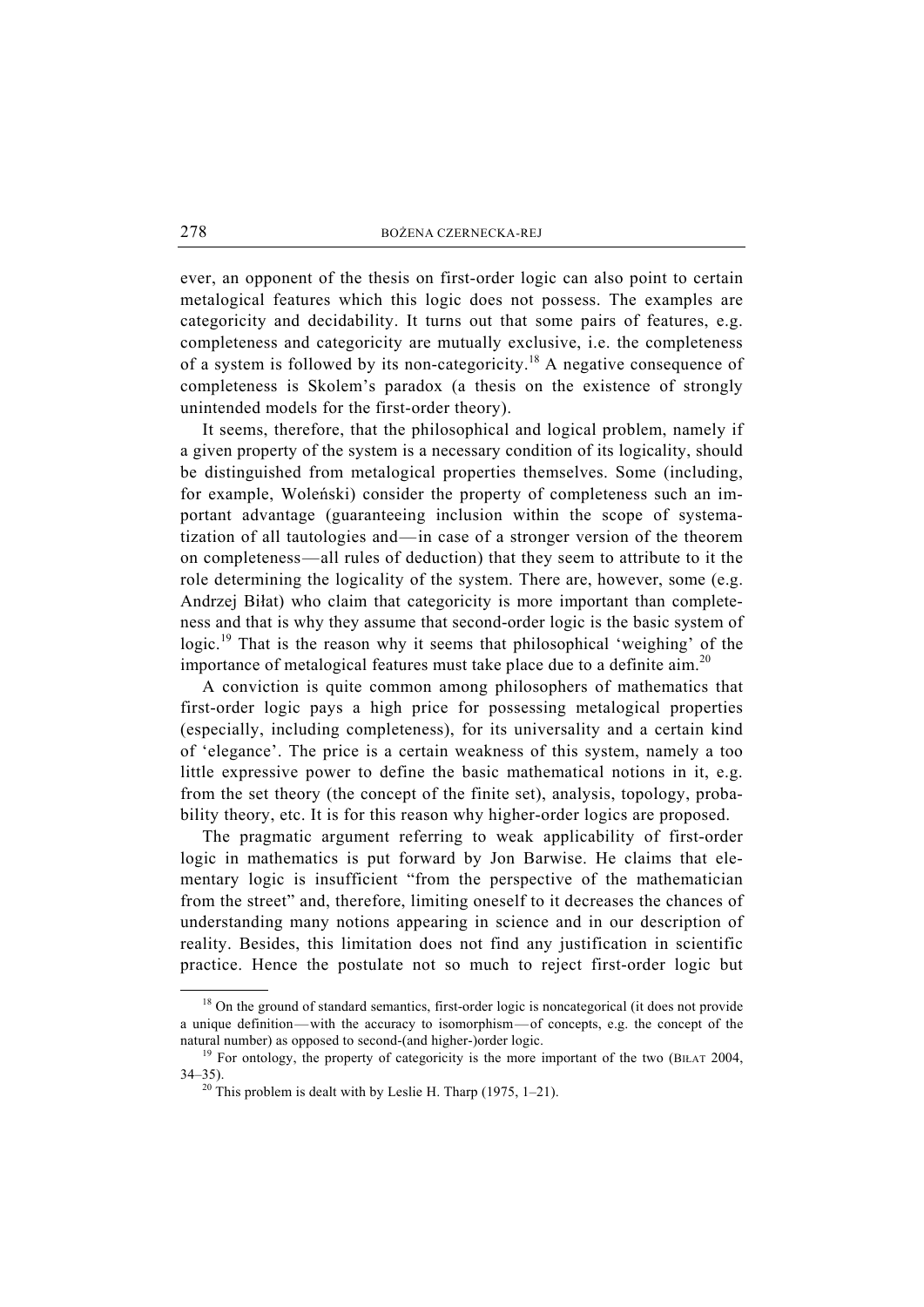rather enrich it with the means of the extended model theory. A scientist should then be guided by the directive of maximalizing the effectiveness of the description of a given structure which gives them freedom in creating new notions. That is why—according to Barwise—it is not possible to return to the thesis that first-order logic is logic (BARWISE 1985, 23).<sup>21</sup>

The possibility to depart from the thesis on elementary logic is explainable by referring to the philosophical assumptions concerning the role and status of logic. These are connected with the establishment of where the border between logical and extralogical terms lies. Shapiro distinguishes two basic points of view on the tasks of logic, namely 1) logic should formalize reasoning in science; 2) logic should formalize the concepts used to describe and characterize structures, especially mathematical structures. To realize the first task, elementary logic seems sufficient, while stronger means of expression need to be applied to describe mathematical structures, e.g. assuming that relation '∈' is a logical term.<sup>22</sup>

It is known that first-order logic seems to be composed of three segments where each next one is an extension of the former: (1) classical propositional logic; (2) first-order logic without identity; (3) first-order logic with identity. The expressive power of those systems grows from (1) to (3) but other metalogical properties disappear. (1) is complete semantically, complete in Post's sense, and decidable.  $(1)+(2)$  and  $(1)+(2)+(3)$  are neither complete semantically, nor complete in Post's sense, nor decidable. If we assume that decidability is a decisive property, then only the propositional calculus (and, possibly, a certain fragment of predicate calculus) will remain logic. It seems, however, that the most important metalogical property possessed by  $(1)$ ,  $(1)+(2)$  and  $(1)+(2)+(3)$  is the semantic completeness.

It also deserves to be mentioned that the status of identity is a disputable issue. On the one hand, identity behaves like truth functors and quantifiers in the sense that it fulfils the main metalogical theorems, i.e. on completeness, on compactness as well as Löwenheim-Skolem's and Lindström's. On the other hand, the disputable character of identity becomes visible in the fact that it enables the definition of so-called quantitative quantifiers, which seem to introduce an extralogical element.<sup>23</sup> According to Quine, the problem is in

<sup>&</sup>lt;sup>21</sup> Similar views are shared by Gila Sher and Stewart Shapiro.

<sup>&</sup>lt;sup>22</sup> The second task is assigned to logic by Barwise, among others.

<sup>&</sup>lt;sup>23</sup> Those quantifiers can be defined according to the scheme "there are exactly  $n$  objects", where  $n$  is any natural number. This enables the formulation of true propositions in some models and in some it does not, depending on their number, e.g. "there is only one object" is true only in a one-element model.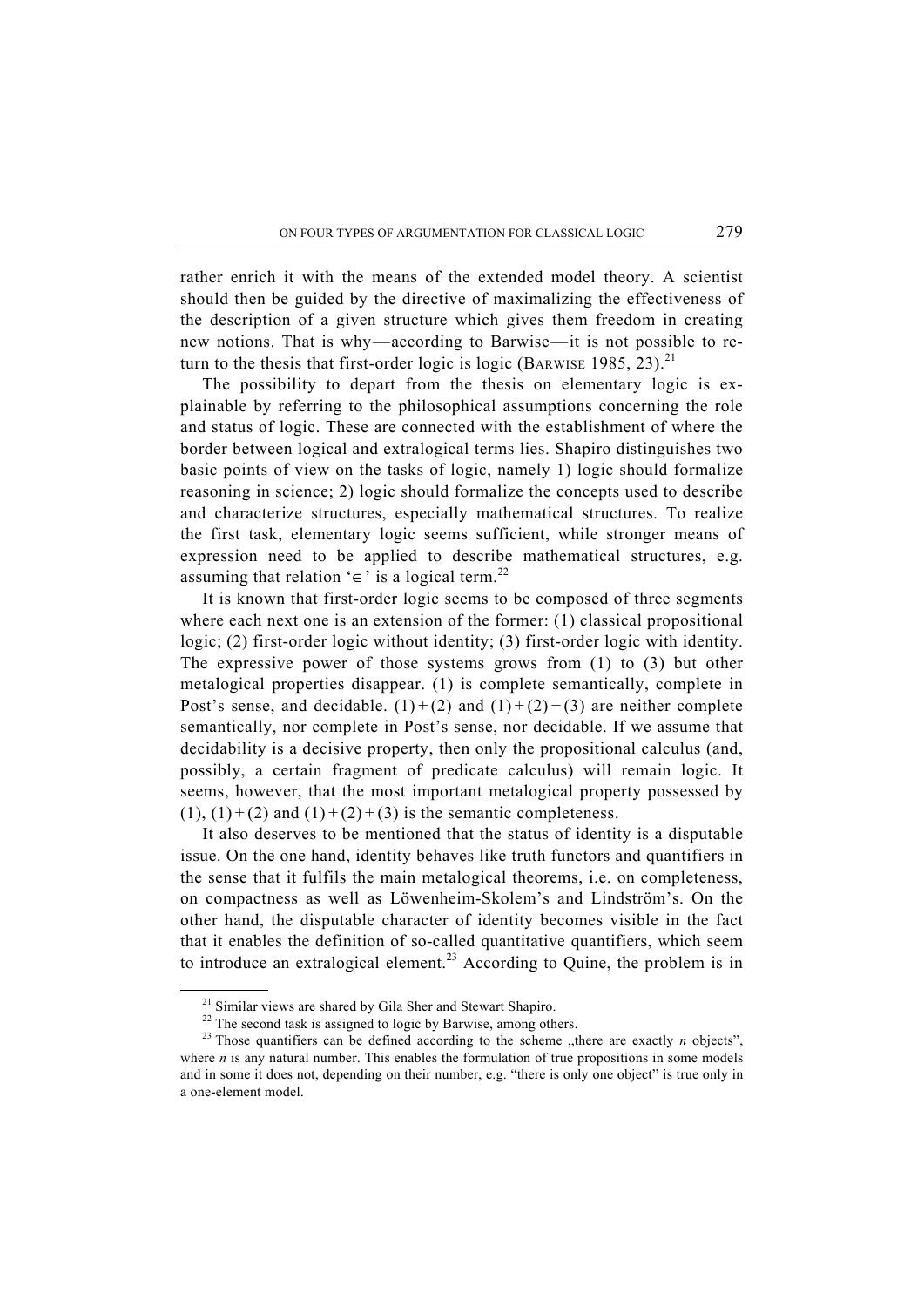fact only seeming since the majority of logicians are not concerned about whether first-order logic with identity or without identity is actually logic (QUINE 1986, 61–62). Woleński and others accept the thesis on first-order logic with identity.

According to Woleński, in three different segments of elementary logic the property of "being logical" has different intensities so one can speak of different degrees of logicality. This degree is connected with the relation that takes place between syntactics and semantics. Although the theorem on completeness establishes equivalence of those levels for all first-order logic, this harmony does not concern all features of a given logic. Metalogical properties, namely decidability and completeness in Post's sense decide that semantics of classical propositional logic can be fully replaced by the syntactics of this system. Truth tables can have both syntactic and semantic interpretations. The same cannot be said about predicate calculus. That is why a purely syntactic characterization of logic is adequate only in case of propositional logic, beyond which semantics has priority over syntactics. This priority of semantics towards syntactics is a general consequence of Gödel's and Tarski's limitation theorems (WOLEŃSKI 2002, 219). The degree of logicality, measured by the syntactic expressibility of semantic properties, is the largest in propositional logic, smaller in predicate calculus, and still smaller in predicate calculus with identity. Since "being logical" is a special instance of "being formal", the classical propositional calculus is the most formal (WOLEŃSKI 1999, 25–35).

### 3. STANISŁAW KICZUK'S LOGIC OF THE REAL WORLD

The exceptional position of classical logic is justified in another way, which can be in summary called the ontololgical-semantic one, by Stanisław Kiczuk<sup>24</sup>— a philosopher and logician from the Lublin school. Like Quine and Woleński, he emphasizes the general universal character of the laws of classical logic.

<sup>&</sup>lt;sup>24</sup> Kiczuk's first work, which aimed to justify the classical propositional logic — "Zagadnienie" obowiązywalności klasycznego rachunku zdań" [The problem of bindingness of the classical propositional logic] — is from 1988. The Author came back to his problem after over twenty years, formulating a more radical version of the view expressed earlier. The articles "Skąd logika czerpie swoją moc?" [Where does logic draw its power from?] (= KICZUK 2009) and "O niektórych prawach logiki i zasadach ogólnej teorii bytu" [On some laws of logic and the principles of the general theory of being] (= KICZUK 2012) give philosophical reasons for the bindingness of classical logic.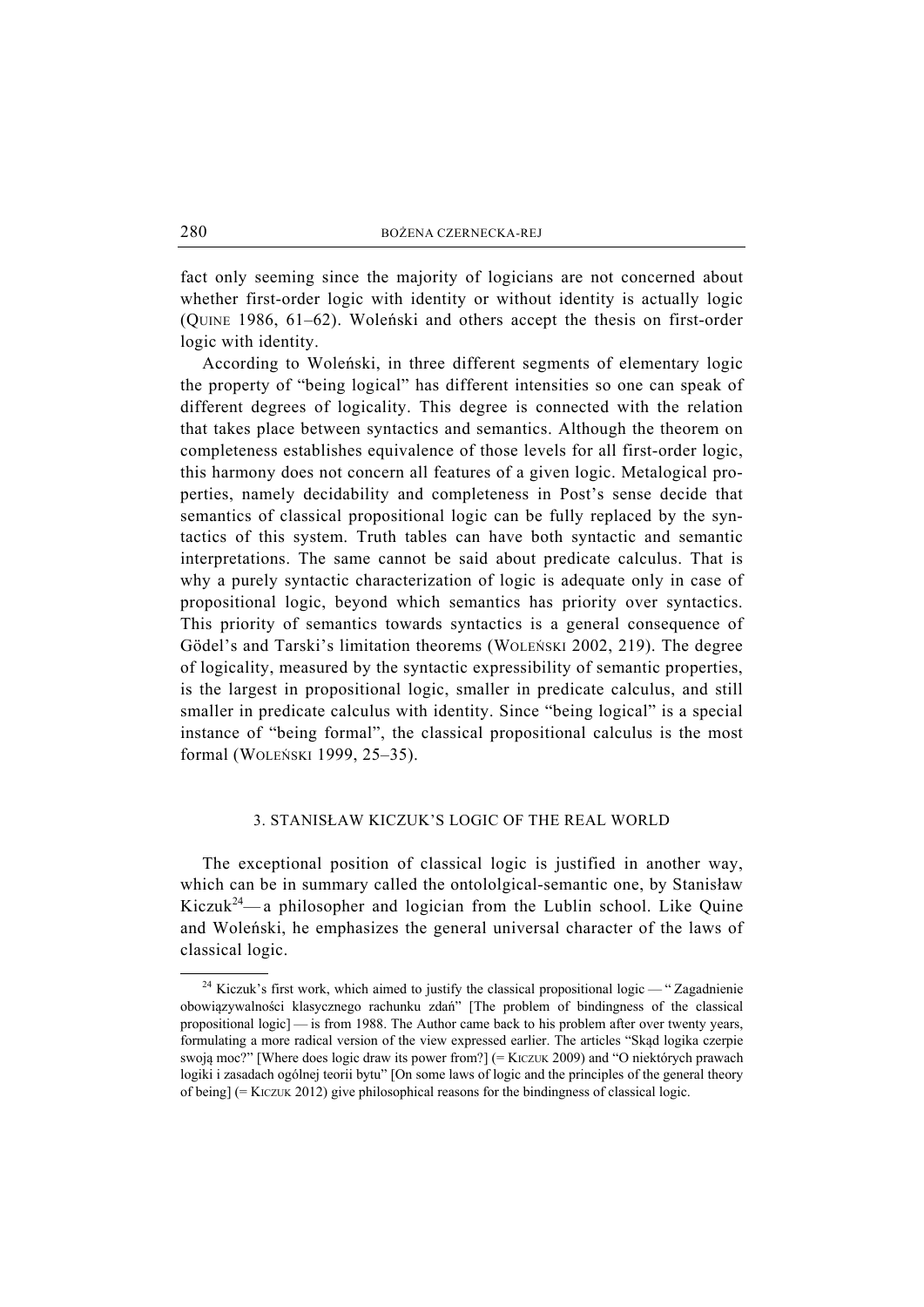According to Kiczuk, each non-classical logic, especially each logic which is cognitively valuable for physics, i.e. whose all theses are true in physical interpretation, is an extension of classical logic and arises from the latter by introducing new symbols to the dictionary, in particular, certain non-extensional constants. Kiczuk gives two complementary arguments to support the thesis on the validity of classical logic (TKACZYK 2008, 19). The first one refers to Werner Heisenberg, who distinguished two languages of contemporary physics (or, more specifically quantum mechanics), namely the language of mathematics and the imaginary language. Using the language of mathematics (called the mathematical scheme), the relations occurring between the phenomena in nature are described in the form of equations. However, this language is insufficient to imagine the quantum world, especially two interconnected things: wave-particle duality and the uncertainty principle<sup>25</sup>. That is why, according to Heisenberg, physics needs another, richer language basing on and close to the natural language, also referring to the fragments of some philosophical theories. Kiczuk remarks that non-classical logics can also be the logic of the imaginary language but only those which arise by extending some system of classical logic with proper non-extensional functors. Because the mathematical scheme is the proper part of the imaginary language, a candidate to be a logic of the imaginary language must comprise all theorems expressible in the mathematical scheme, whereas mathematics, which constitutes the basis of quantum mechanics, is only classical mathematics based on classical logic. Therefore, no deviant logic can be the logic of the imaginary language of contemporary physics. Besides, Kiczuk points out that the choice of classical logic is determined by the very nature of physics, which — like classical logic — is a science on the ontological way of viewing reality. It grew of Aristotle's physics as a result of limiting the field of inquiries (KICZUK 1984, 131).

The argument for the thesis on the bindingness of classical logic is the argument referring to the assumptions of realistic ontology. It also provides justification to the thesis according to which the mathematical scheme of physics is based on classical logic in a significant, and not only accidental (e.g. as a historical coincidence) manner. Kiczuk focuses on the propositional logic since he believes that principal differences between classical logic and non-classical logic are visible already on this elementary level.

<sup>&</sup>lt;sup>25</sup> An idea was born in the face of the results of quantum mechanics to revise classical logic and build so-called quantum logic (KICZUK 1988a, 57–75).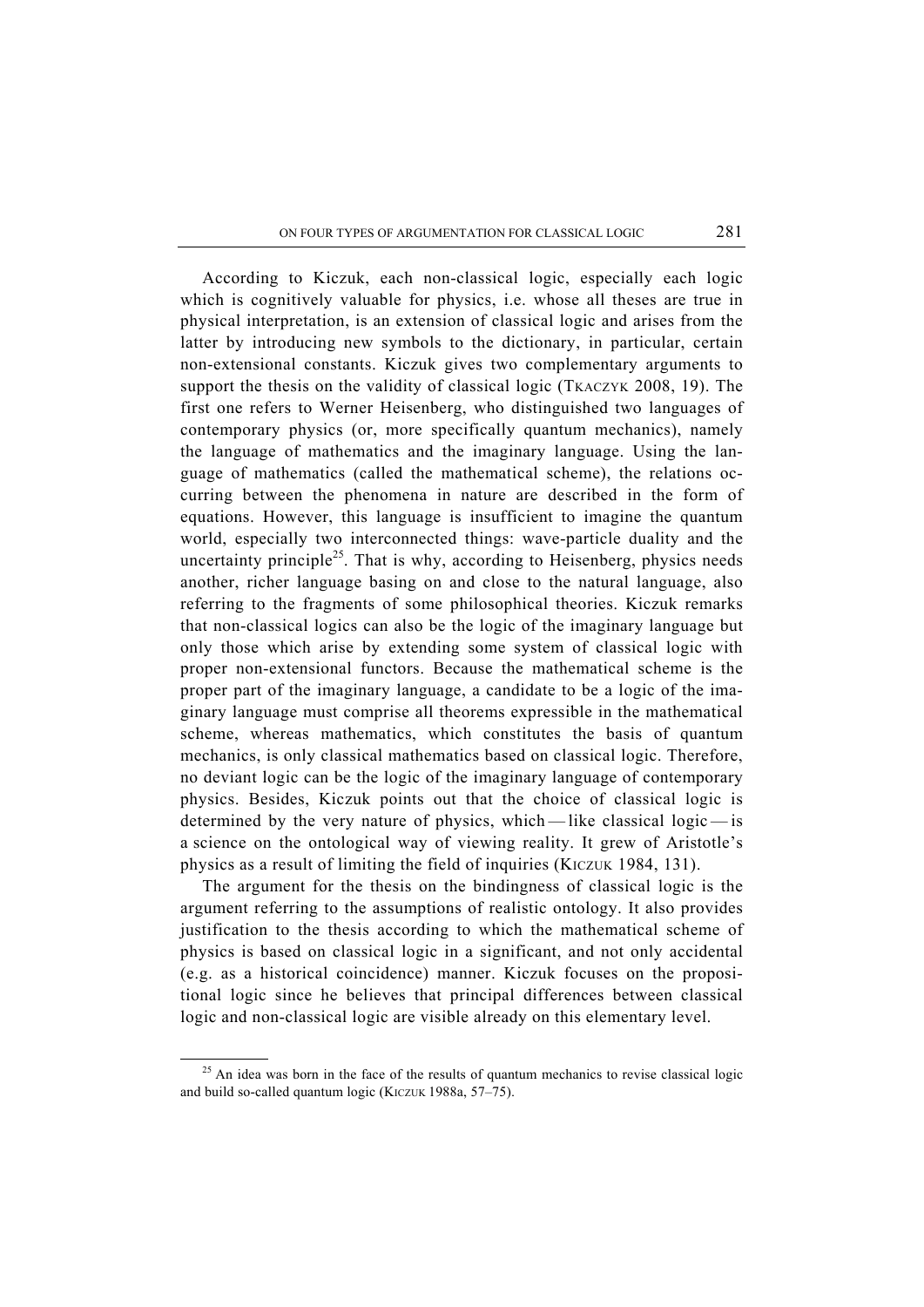There is a possibility to justify philosophically the bindingness of the leading (i.e. most frequently criticized and undermined by the advocates of non-classical logics) laws of the classical propositional calculus, and indirectly — to justify the whole of this calculus. Within the field of realistic ontology, it was as early as in ancient times when certain rules were formulated whose content specified the primary data referring to being, e.g. that each being is a definite existing content, that there are at least two different beings, that there is at least one changeable being, that each being has the reason for its existence within itself or beyond it. These are, for example, the following rules: identity, noncontradiction, determination (excluded middle), double negation, or sufficient reason. In the general theory of being they are unprovable and are named the first principles in being. A lack of proof, however, does not mean a lack of justification. Justification of those principles takes place by way of intellectual analysis in constant contact with reality (KICZUK 1988b, 51).

The ontological principle of noncontradiction, which was distinguished by Aristotle the Stagirite, is formulated differently: "being is not non-being", "it is impossible for something *to be* and *not to be* at the same time", "it is impossible that something should simultaneously be and not be", "it is impossible that when a thing exists in something that it also does not exist in that thing in the same respect", "it is not true that a thing possesses feature *C* and it does not possess it in the same respect". The principle of determination (excluded middle), on the other hand, can be formulated in the following way: "each being exists or it doesn't exist", "each being is a definite existing content or it is not a definite existing content". These expressions show that ontological principles of noncontradiction and excluded middle reflect truth-functional relations of 'disjuncture' and 'non-disjuncture' of two contradictory states. Those and other philosophical principles (e.g. the principles of identity and double negation) remain in proper relations with the relations between facts stated by means of truth functors of classical logic (KICZUK 2012, 175).

The laws of excluded middle and noncontradiction seem most characteristic of the classical propositional logic and they aspire to be named its first principle although not in the sense of being its principal assumptions. They are not suitable to be the axioms due to the deductive weakness. As the most primary principles they are an object of criticism by the advocates of deviant logics, especially many-valued, intuitionistic and paraconsistent ones. Those logics cannot be justified by referring to realistic ontology. It is so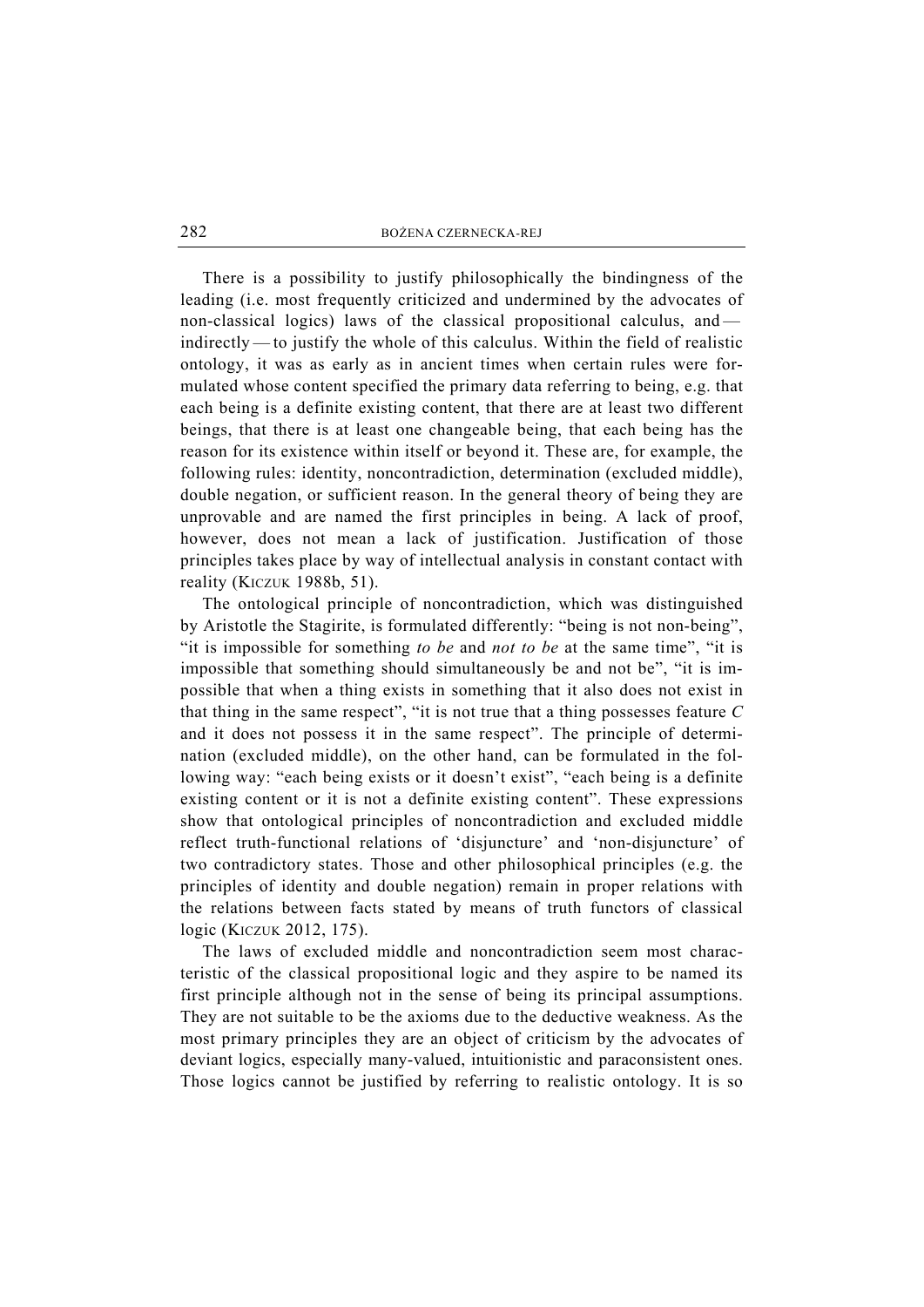because all states of things are *obedient* to the law of noncontradiction and the law of excluded middle, while the systems which are in some sense many-valued (either in the form of truth-value glut or truth-value gaps) in which they do not bind, do not present any value from the point of view of a description of the world (KRASZEWSKI 1967, 257–58)<sup>26</sup>.

Therefore, certain first philosophical principles and the related laws of logic state the same, most general, objective relations between the corresponding facts (state of things), which – in the language used by Kazimierz Ajdukiewicz — constitute "the logical structure of the world, the logic of things" (AJDUKIEWICZ 1960,  $5-6$ )<sup>27</sup>. Bolesław Sobociński writes that reality is such, the world surrounding us is such that it enforces the classical propositional calculus (SOBOCIŃSKI 1956, 31). The force of logic streams from reality, i.e. the laws of classical logic state the most general relations which occur in reality (KICZUK 2009, 648). A similar thesis is also arrived at by contemporary researchers looking for so-called fundamental logic. The latter turns out to be a formal system best suited to the reality whose basic structures are classical (SIDER 2011, 278).

Referring to the texts by Ajdukiewicz, Sobociński and Grzegorczyk, Kiczuk justifies the relation between standard logic and the classical concept of truth. The classical definition of truth divides the class of all constative sentences into the subset of sentences compliant with the "being"— true ones, and incompliant with "being" — false ones. This definition determines the basis of the dichotomous division of sentences, which can be treated as the starting point for two-valued logic (GRODZIŃSKI 1989, 32).

The rule of bivalence is implied by jointly treated logical laws of noncontradiction (also known as the law of contradiction) and excluded middle. On the ground of propositional calculus the rule of noncontradiction states that out of two contradictory states of things one does not exist and (on the ground of the classical concept of truth) it is equivalent to the metalogical law of noncontradiction, which states that out of two contradictory sentences one is false. The law of excluded middle states that out of two contradictory states of things one exists, and its metalogical version ascertains that out of two contradictory sentences one is true. Therefore, the rules

 $26$  According to Jacek J. Jadacki, the view that the world is built not against the principle of excluded middle and the principle of noncontradiction can be hardly ever encountered (JADACKI 1985, 125). 27 This type of realistic view on logic is also represented by Arthur N. Prior. According to

him, "logic is *not* primarily about *language, but* about the *real world*" (PRIOR 1996, 45).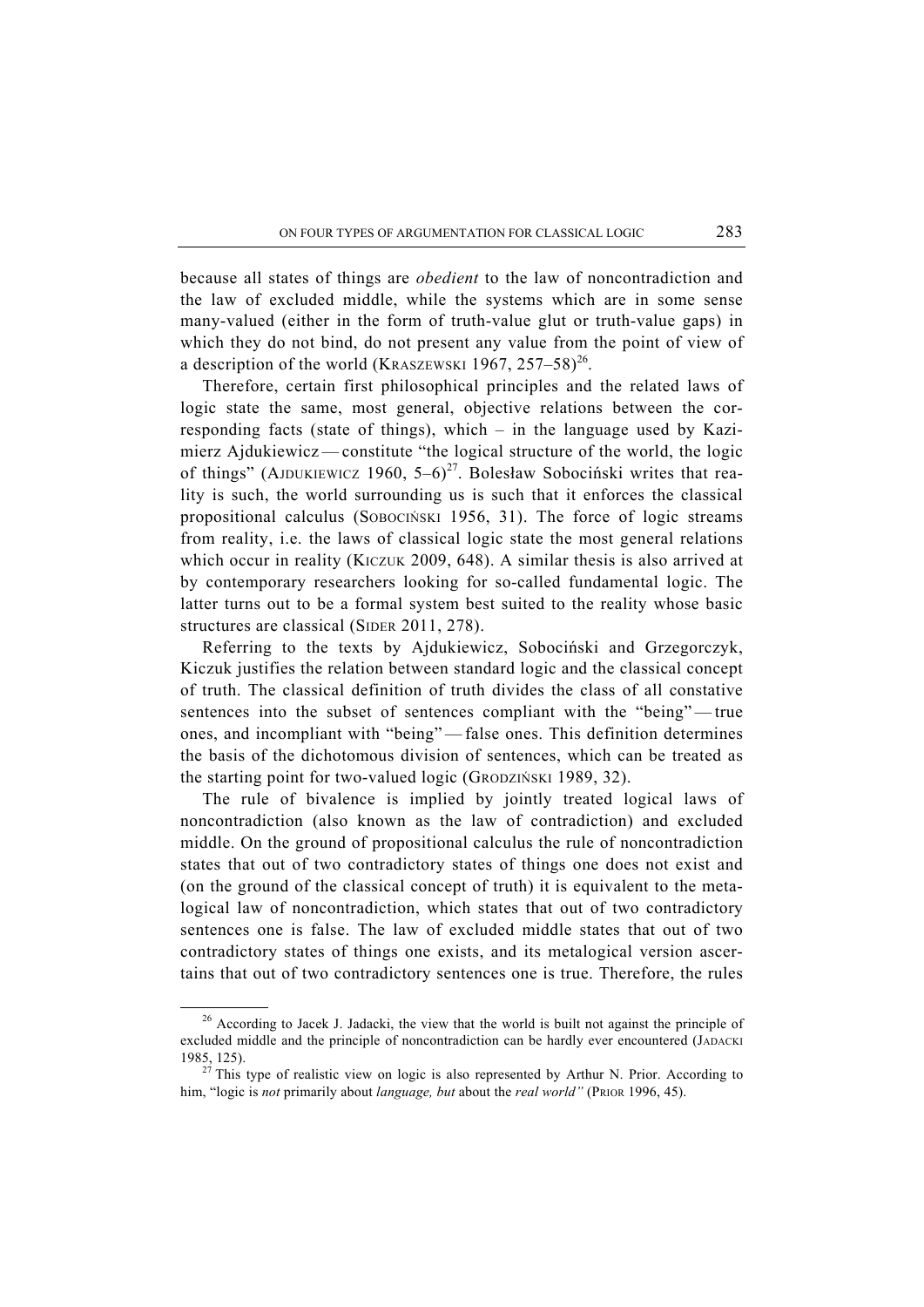of noncontradiction and excluded middle are fundamental to the objective reality (i.e. existing irrespective of the cognitive subject).

Basing logic on the corresponding definition of truth as the correspondence of the sentence with reality means adopting the ontological cognitive perspective. Its core is strong objectivity, i.e. the view that something exists in a way which is independent of our cognitive processes, this something is a domain directly referred to by human convictions, and the truth of those convictions of definite content depends on what exists in such an objective way.

For the ontological research perspective binarism is necessary since the *adequatio* relation cannot undergo gradation. There is nothing indirect between *adequatio* and a lack of it, like in the case of contradictory states of things. The sentence has an objectively defined logical value, depending on reality, and independently of our abilities to recognize this value, and especially of the possibilities of proving the proof. Using the language of Hilary Putnam, truth understood in this way is Truth "from Divine Point of View" (PUTNAM 1997, 33). Non-classical logics, on the other hand, are connected with some non-ontological, epistemological research attitude. They give up the concept of truth dependent only on reality. Truth in those logics is immanent towards our human cognitive activities<sup>28</sup>.

#### 4. CLASSICAL METALOGIC OF NON-CLASSICAL LOGICS

Classical logic also finds support from metalogic. The classical extensional metalanguage is special and it served to analyze different kinds of non-classical logics. The argument that classical logic rules in fact absolutely is provided by the metalinguistic practice (MAKINSON 2005, 14). Saul Kripke built semantics for model logic in a non-modal, extensional language. Jan Łukasiewicz described his many-valued logics in classical metalogic. Reasonings on non-classical logic are conducted using two-valued logic, even those of its rules which are questioned by a given object logic. Semantics of intuitionistic logic was provided by Saul Kripke and Evert W. Beth, also within classical meta-theory.<sup>29</sup> There is no trouble with des-

 $28$  For example, in intuitionistic logic one cannot make use of the concept of truth concerning mathematical sentences irrespective of the concept of proof.<br><sup>29</sup> That is why some argue that if someone makes use of classical metalogic, they are classic

logicians, for whom so-called non-classical "logics" — if they are not but an intellectual game — are exercises in applying logic to certain special activities, e.g. database management (READ 2006, 207).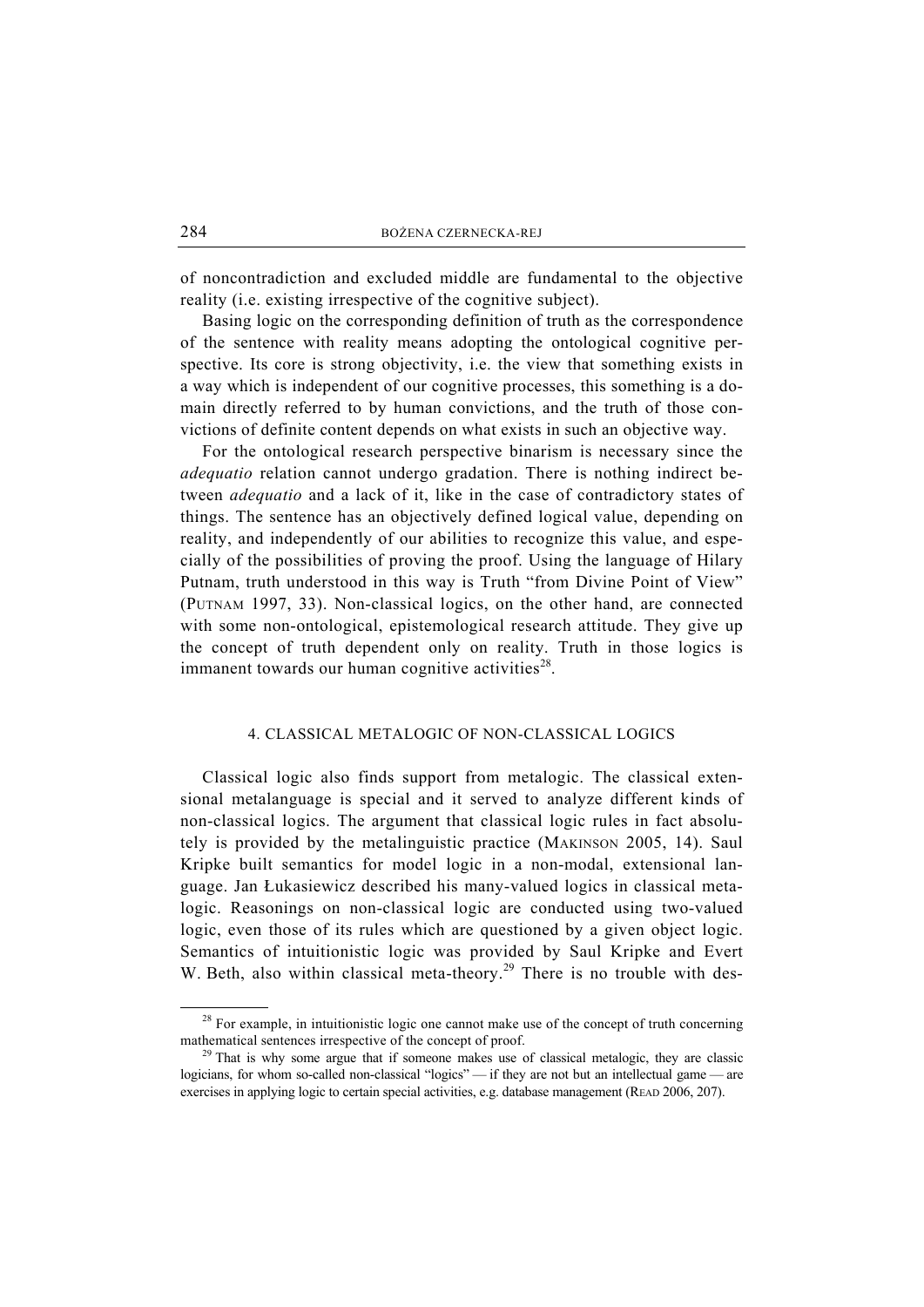cribing intuitionistic logic from the classical point of view. We conclude in this respect that certain laws of classical logic (e.g. excluded middle, strong law of double negation) are not valid in intuitionistic logic. On the other hand, reverse comparisons are problematic because intuitionists 'do not understand' the classical formulas which they reject.

The problem of classical metalogic for non-classical logics appears in the context of the dispute about pluralism in logic. ZoltánVecsey put a question on the basis of which logic argumentation which is to prove the thesis on logical pluralism in the version by J.C. Beall and Greg Restall should be accepted. Stephen Read answers that this pluralism arose from "combining a non-classical theory with a classical metatheory" (READ 2006, 205). However, he asks a question if on the object level the same logic which is used on meta-level should be considered as special<sup>30</sup>. In his opinion, non-uniformity of the object language and meta-language is analogous to a split personality. He adds that the debate on monism and pluralism in logic is conducted in classical logic.

#### CONCLUSIONS

Classical logic occupies a special place in the family of the possible logical systems. It is a universal, fairly rich and relatively simple tool to analyze philosophical assumptions of scientific theories, a model of inferences in the area of philosophy, exact sciences and everyday discourse. Its advocates especially refer to such features as completeness (all tautologies of its language are its theses), minimal ontological assumption (it does not oblige for the existence of properties or relations), and a wide range of applications. Standard logic is the basis of formalization of a number of important mathematical theories, especially Peano arithmetic and Zermelo-Fraenkel set theory, and it is the meta-logical basis of nearly all contemporary logical research.

The thesis on the bindingness of classical logic is rationally justified in each of the discussed ways. The question to be posed is if classical (elementary) logic should be considered the only proper logic.

 $30$  Read thinks that while referring to modal logic it can be understood that meta-theory is nonmodal and extensional, or even that metalogic of intuitionism is classical, the attitude of advocates of relevant logic is strange — it is an expression of intellectual schizophrenia.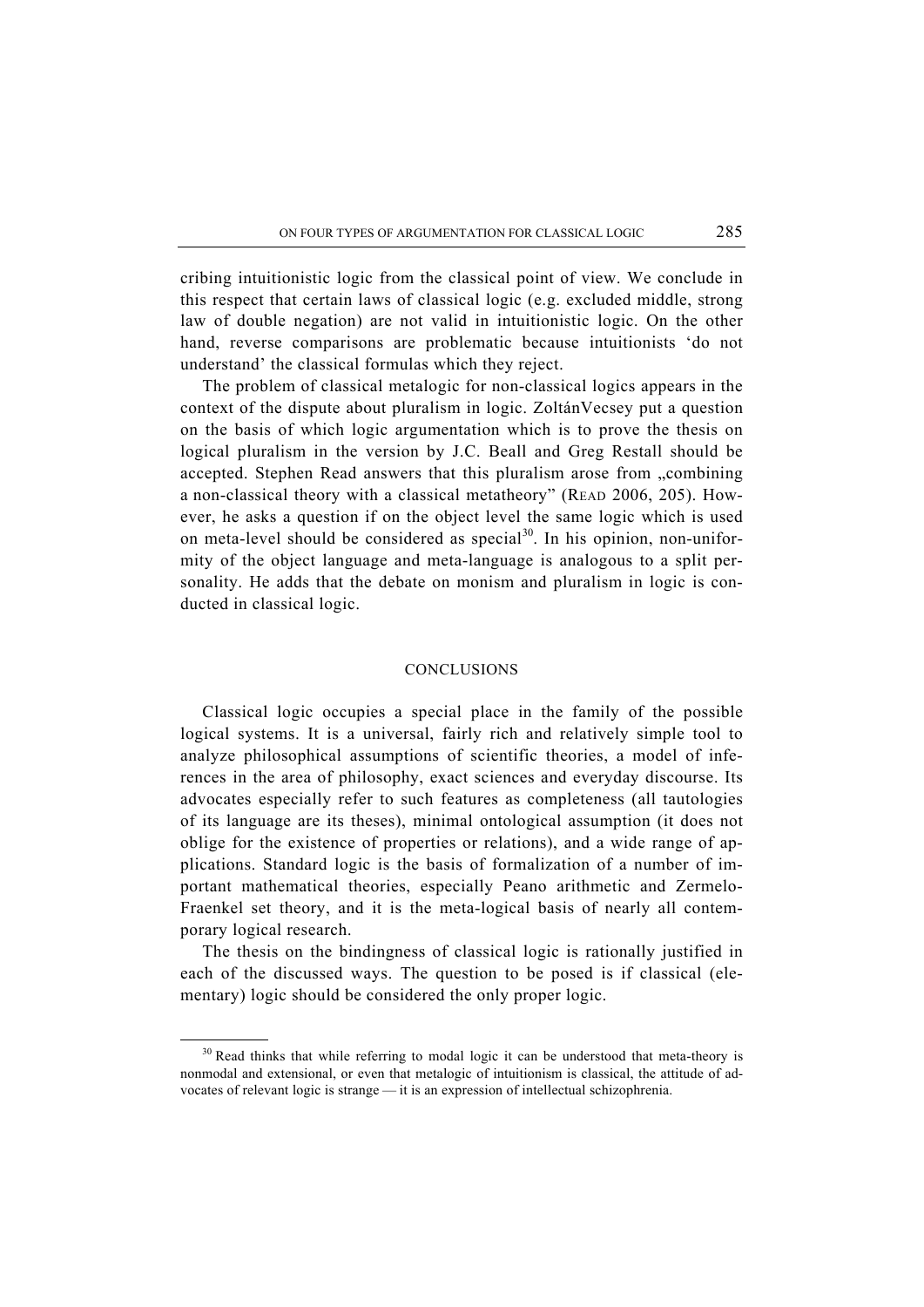The most restrictive approach, in the sense that it does not allow for other logics except for canonical logic, is represented by Quine. Adopting any other logic would mean mutilating the science which has based on classical logic for over two thousand years. A more liberal concept is advocated by Kiczuk, who recognized a need for non-classical logic of the imaginary language of physics, with such logic being an extension of the classical propositional calculus and fulfilling definite conditions of adequacy. Likewise, Woleński seems to claim that the arguments for classical logic do not wholly depreciate non-classical logics, which in certain cases provide more subtle methods of analysis than standard logic. It does not, then, exclude the possibility of their local application (e.g. to analyze constructive evidence in mathematics, fuzzy concepts, or sentences about the future). On the other hand, he does not recognize higher-order logics.

In spite of the fact that Quine does not recognize a need for other logics except for classical logic, he gives a hint how to construct such logics. The point is that natural language, together with its connectives, is ambiguous while a logician chooses one of the meaning variants of a given connective and assigns a precise meaning to it. Kiczuk (and, possibly, Woleński) is convinced that truth functors do not suffice to linguistically express all logical relations that occur in the world. The natural language, and the languages of a number of sciences contain connectives which are not included within the classical propositional logic and whose formal view would make it possible to express thoughts precisely and to draw conclusions.

#### BIBLIOGRAPHY

- AJDUKIEWICZ, Kazimierz. 1960. *Zarys logiki* [An outline of logic]. Warszawa: Państwowe Zakłady Wydawnictw Szkolnych.
- BARWISE, J[on]. 1985. "Model-Theoretic Logics: Background and Aims." In *Model-Theoretic Logics*, edited by J[on] Barwise and S[alomon] Feferman, 3–23. Berlin: Springer Verlag.
- BIŁAT, Andrzej. 2004. *Ontologiczna interpretacja logiki. U podstaw ontologii logicznej* [Ontological interpretation of logic. At the base of logical ontology]. Lublin: Wydawnictwo UMCS.
- GRODZIŃSKI, Eugeniusz. 1989. *Filozoficzne podstawy logiki wielowartościowej* [Philosophical foundations of many-valued logic]. Warszawa: PWN.
- JADACKI, Jacek J. 1985. *Spór o granice poznania. Prolegomena do epistemologii* [A dispute on the limits of cognition]. Warszawa: PWN.
- KICZUK, Stanisław. 1984. *Problematyka wartości poznawczej systemów logiki zmiany* [Problems of the cognitive value of the systems of the logic of change]. Lublin: Redakcja Wydawnictw KUL.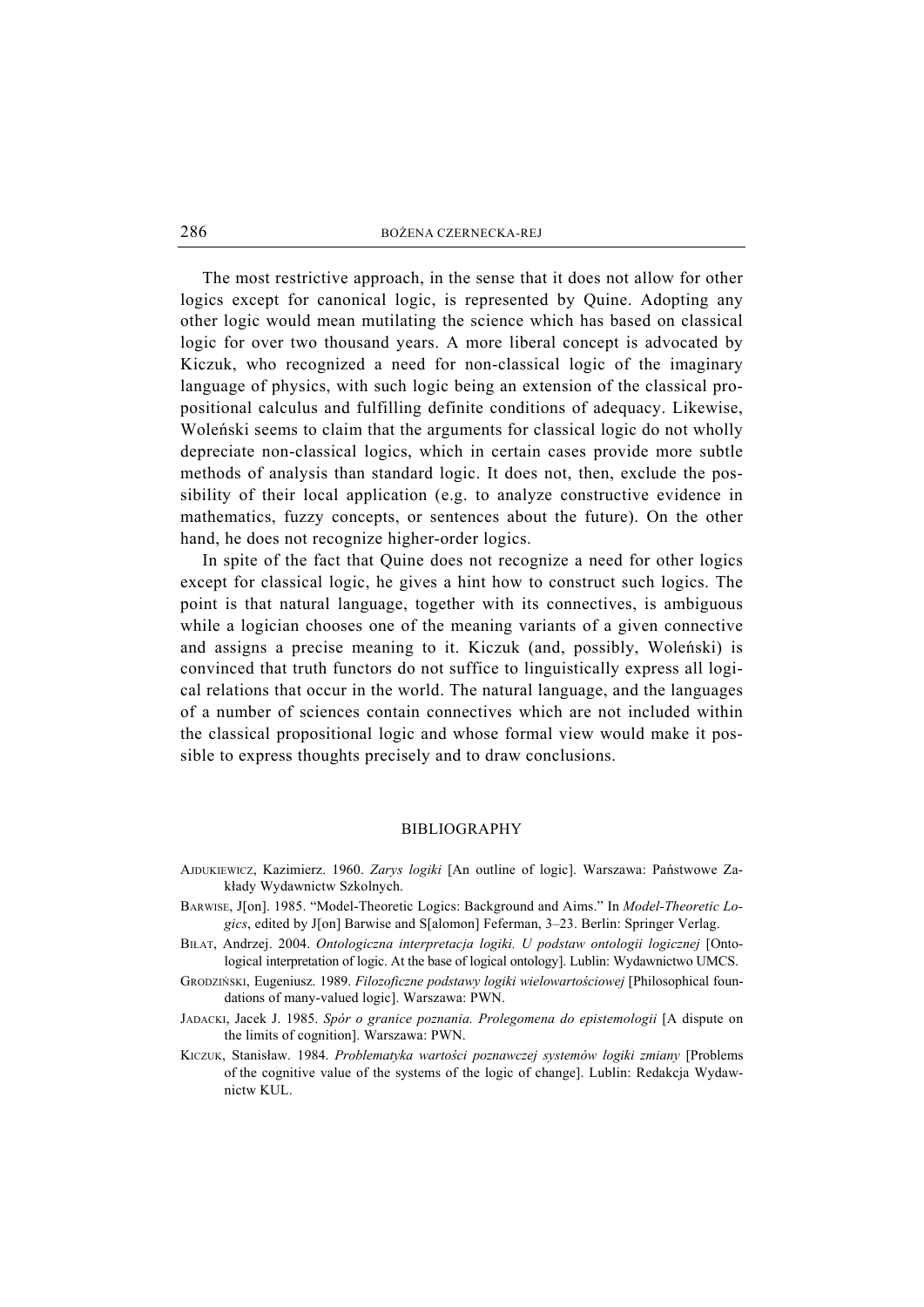- KICZUK, Stanisław. 1988a. "Język fizyki współczesnej i problem logiki mechaniki kwantowej w ujęciu Wernera Heisenberga [The language of contemporary physics and the problem of the logic of quantum mechanics according to Werner Heisenberg]." *Roczniki Filozoficzne* 36, fasc. 1: 57–75.
- KICZUK, Stanisław. 1988b. "Zagadnienie obowiązywalności klasycznego rachunku zdań [The problem of bindingness of the classical propositional logic]." *Roczniki Filozoficzne* 36, fasc. 1: 39–56.
- KICZUK, Stanisław. 2009. "Skąd logika czerpie swoją moc? [Where does logic draw its power from?]." In *Gaudium in litteris. Księga Jubileuszowa ku czci Księdza Arcybiskupa Profesora Stanisława Wielgusa* **[***Gaudium in litteris*. The jubilee's book deidcated to Archbishop Professor Stanisław Wielgus], edited by Stanisław Janeczek, Wanda Bajor, and Michał M. Maciołek, 643–653. Lublin: Wydawnictwo KUL.
- KICZUK, Stanisław. 2012. "O niektórych prawach logiki i zasadach ogólnej teorii bytu [On some laws of logic and the principles of the general theory of being]." *Roczniki Filozoficzne* 60, No. 2: 171–179.
- KRASZEWSKI. Zdzisław. 1967. "Logiki wielowartościowe a prawo sprzeczności i wyłączonego środka [Many-valued logics and the law of contradiction and excluded middle]." In *Fragmenty Filozoficzne. Księga Pamiątkowa ku czci Profesora Tadeusza Kotarbińskiego w 80-tą rocznicę urodzin* [Philosophical passages. The commemorative book dedicated to Professor Tadeusz Kotarbiński on the 80<sup>th</sup> birthday], edited by Tadeusz Czeżowski, 245– 263. Warszawa: PWN.
- KWIATKOWSKI, Tadeusz. 2006. "W sprawie pojęcia logiki klasycznej [On the concept of classical logic]." *Roczniki Filozoficzne* 54, No. 2: 87-118.
- MAKINSON, David. 2005. *Bridges from Classical to Nonmonotonic Logic*. London: King's College.
- MORDARSKI, Ryszard. 2014. "J.M. Bocheńskiego koncepcja filozofii analitycznej [J.M. Bocheński's concept of analytical philosophy]. In *Poza logiką jest tylko absurd. Filozofia Józefa Marii Bocheńskiego OP* [Beyond logic there is only absurdity], edited by Dariusz Łukasiewicz and Ryszard Mordarski, 309–330. Kraków: Fundacja "Dominikańskie Studium Filozofii i Teologii".
- PRIOR, Arthur N. 1996. "A Statement of Temporal Realism." In *Logic and Reality. Essays on the Legacy of Arthur Prior*, edited by B. Jack Copeland, 45-46. Oxford: Clarendon Press, 1996.
- PUTNAM, Hilary. *Wiele twarzy realizmu i inne eseje* [The many faces of realism and other essays]. Translated by Adam Grobler. Warszawa: PWN, 1998. Original edition: *The many faces of realism*. LaSalle, IL: Open Court, 1987.
- QUINE, Willard Van Orman. 1976. *Three Grades of Modal Involvement*. In IDEM. *The Way of Paradox and Other Essays*, 158–176. New York: Harvard University Press.
- QUINE, Willard Van Orman. 1986. *Philosophy of logic*. 2nd edition. Cambridge: Harvard University Press.
- QUINE, Willard Van Orman. 1992. *Pursuit of truth*. Cambridge: Harvard University Press.
- QUINE, Willard Van Orman. 1995. *From Stimulus to Science*Cambridge: Harvard University Press.
- READ, Stephen. 2006. *Monism: the One True Logic*. In *A Logical Approach to Philosophy: Essays in Honour of Graham Solomon*, edited by David Devidi and Tim Kenyon, 193–209. Dordrecht: Springer Verlag.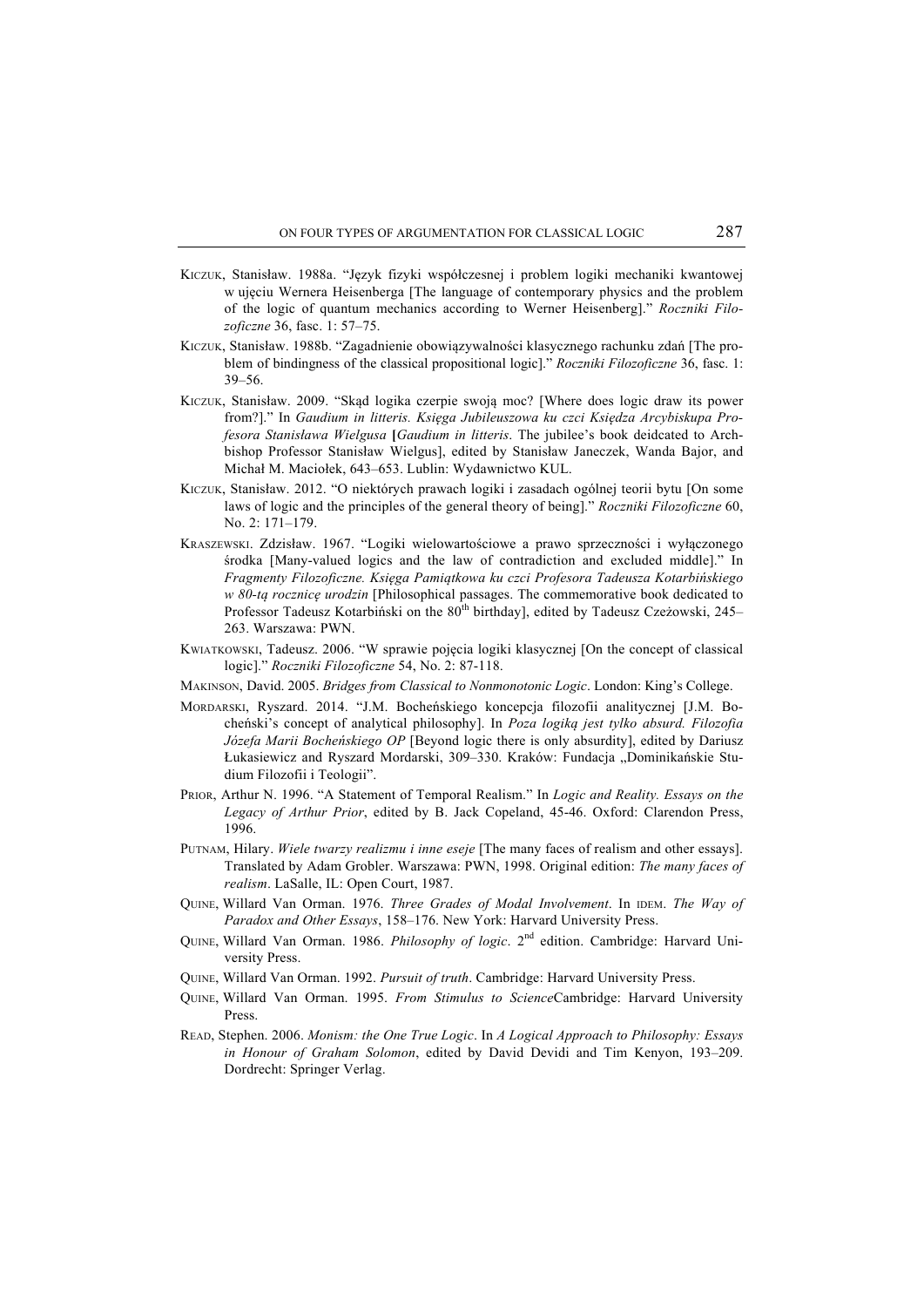SAGÜILLO, José Miguel. 2001. "Quine on Logical Truth and Consequence." *Agora – Papeles de Filozofia* 20: 139–156.

SIDER, Theodore. 2011. *Writing the Book of the World*. Oxford: Clarendon Press.

- SOBOCIŃSKI, Bolesław. 1956, "In Memoriam Jan Łukasiewicz." *Philosophical Studies* (Dublin) 6: pp. 3–49.
- THARP, Leslie H. 1975. "Which Logic Is the Right Logic?" *Synthese* 31: 1–21.
- TKACZYK, Marcin. 2008. "Stanisława Kiczuka logika świata realnego [Stanisław Kiczuk's logic of the real world]." *Roczniki Filozoficzne* 56, No. 1: 9–30.
- WOLEŃSKI, Jan. 1999a. "Logic from a Metalogical Point of View." In *Logic at Work. Essays Dedicated to the Memory of Helena Rasiowa*, edited by Ewa Orłowska, pp. 25–35. Berlin: Springer Verlag.
- WOLEŃSKI, Jan. 1999b. *Uniwersalność logiki*. Prace Naukowe Akademii im. Jana Długosza w Częstochowie. Filozofia 1. Częstochowa: Akademia im. Jana Długosza w Częstochowie, .
- WOLEŃSKI, Jan. 2002. "Metalogical Properties, Being Logical and Being Formal." *Logic and Logical Philosophy* 10: 211–221.
- WOLEŃSKI, Jan. 2004. "First-Order Logic: (Philosophical) Pro and Contra." In *First-Order Logic Revisited*, edited by Vincent Hendricks, Fabian Neuhaus, Stig Andur Pedersen, Uwe Scheffler, and Heinrich Wansing, 369–398. Berlin: Logos Verlag.
- WOLEŃSKI, Jan. 2014. "Status twierdzeń metanaukowych [The status of metascientific theorems]." *Przegląd Filozoficzny – Nowa Seria* 23: 45–54.
- WOLEŃSKI, Jan. 2017. "Universality of logic." *Bulletin of the Section of Logic* 46 (2017): 21–32.
- WOLEŃSKI, Jan. 2017b. "Świat logiki: ile wartości logicznych i jakie? [The world of logic: how many logical values and what kind?]." In IDEM. *Logika i inne sprawy* [Logic and other matters], 135–158. Kraków, Rzeszów: Copernicus Center Press.
- WÓJCIKI, Ryszard. 2003. *Wykłady z logiki z elementami teorii wiedzy* [Lectures on logic with elements of the theory of knowledge]. Warszawa: Wyd. Naukowe Scholar.
- WÓJTOWICZ, Krzysztof. 2003. *Spór o istnienie w matematyce* [A dispute on existence in mathematics]. Warszawa: Wyd. Naukowe Semper.
- ŻEGLEŃ, Urszula. 2001. "Filozofia z punktu widzenia Quine'a [Philosophy from the point of view of Quine]." *Ruch Filozoficzny* 58: 205–219.

#### ON FOUR TYPES OF ARGUMENTATION FOR CLASSICAL LOGIC

#### Summary

My goal of this article is to analyze the argumentation lines for the correctness of standard logic. I also formulate a few critical and comparative remarks. I focus on four the most coherent and complete argumentations which try to justify the distinguished position of classical logic. There are the following argumentations: Willard van O. Quine's pragmatic-methodological argumentation, Jan Woleński's philosophical-metalogical argumentation, Stanisław Kiczuk's ontological-semantic argumentation, argumentation based on metalogic. In my opinion, the thesis concerning the correctness of classical logic is rationally justified by these argumentations. The problem remains whether the analyzed standard logic is the only proper logic.

**Keywords:** first-order thesis; maxim of minimum mutilation; universality of logic; logic of things; metalogic; W.v.O. Quine; J. Woleński; S. Kiczuk.